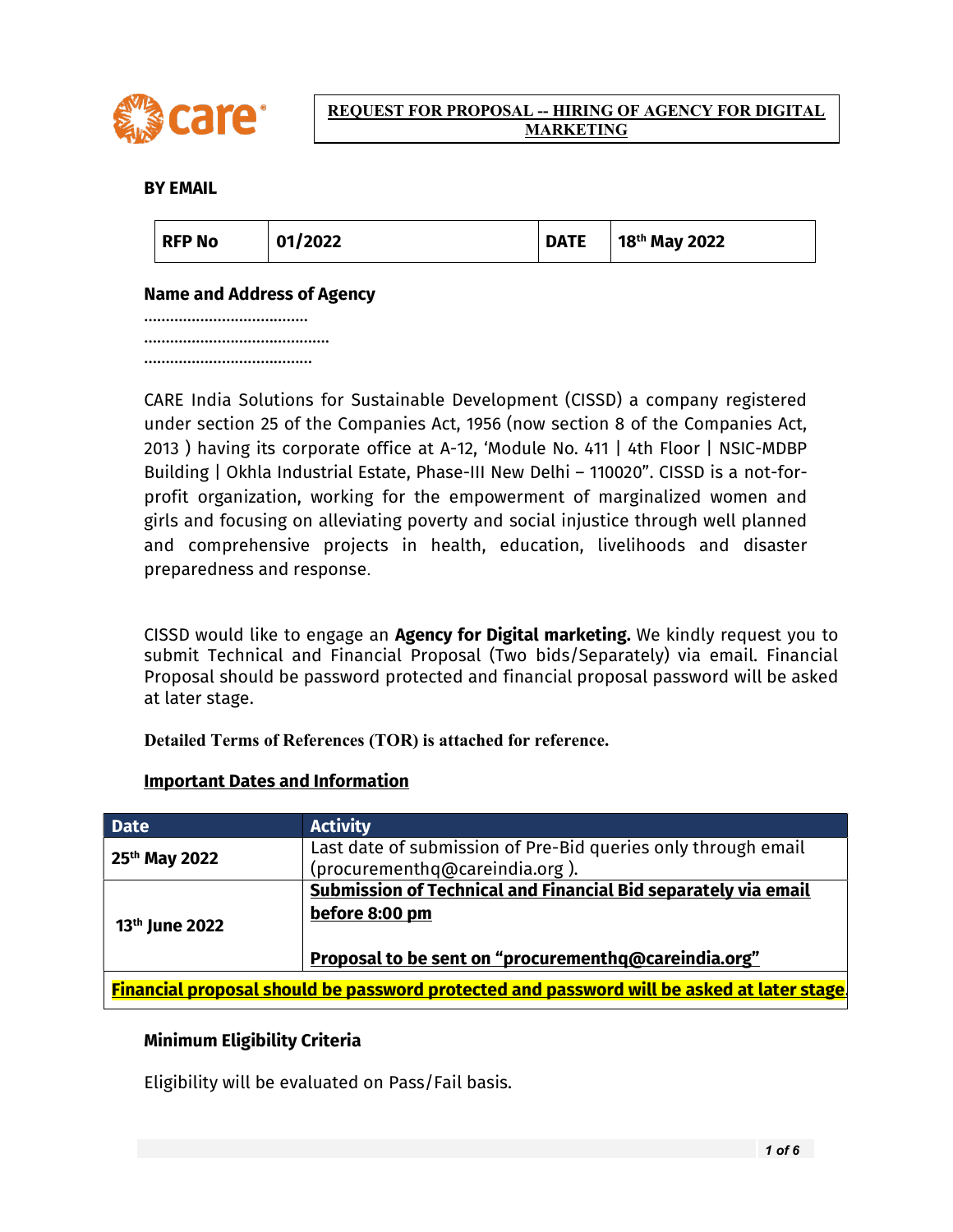| Subject            | Criteria                                                                                                                                                                                                       | <b>Document</b><br>Submission<br>Requirement |
|--------------------|----------------------------------------------------------------------------------------------------------------------------------------------------------------------------------------------------------------|----------------------------------------------|
| <b>Eligibility</b> |                                                                                                                                                                                                                |                                              |
| Legal Status       | Agency is a legally registered entity as per India Law.                                                                                                                                                        | Agency<br>Registration<br>Document           |
| Eligibility        | Agency is not suspended, nor debarred, nor otherwise<br>identified as ineligible by any Central / State<br>Government / Public Sector Undertaking in India. A<br>copy of self-declaration should be submitted. | Self-<br>Declaration<br>Document             |

# Technical Evaluation Criteria

| <b>S.NO</b>    | <b>Particulars</b>                                                      | <b>Marks</b> | <b>Document to Submit</b> |
|----------------|-------------------------------------------------------------------------|--------------|---------------------------|
|                | Number of non-profit accounts handled by the                            |              | Copy of PO/WO/            |
|                | agency across India in last 3 year from the date of<br>issuance of RFP. |              | Agreement/Completion      |
|                |                                                                         |              | Certificate               |
| 1              | 1-2 $account - 1mark$                                                   | 5            |                           |
|                | 3-4account - 2 marks                                                    |              |                           |
|                | $5+$ account - 5 marks                                                  |              |                           |
|                | Years of experience in generating fund raising                          |              | Copy of PO/WO/            |
| $\overline{2}$ | opportunities growth by more than 50%.                                  |              |                           |
|                |                                                                         |              | Agreement/Completion      |
|                | 1-2 Years $-$ 3 mark                                                    | 10           | Certificate               |
|                | $3-5$ Years - 5 marks                                                   |              |                           |
|                | 5+ Years - 10 marks                                                     |              |                           |
|                | Profile of key people (5-6 nos) of the agency                           |              | <b>Detailed CV</b>        |
| 3              | including those assigned to the account apart from                      | 5            |                           |
|                | CEO and/or President                                                    |              |                           |
| 4              | Approach and rationale for the overall strategy                         |              | <b>Detailed Proposal</b>  |
|                | recommended by the agency to enhance digital<br>fund raising            | 20           |                           |
| 5              | Creative digital fund raising solutions and routes                      |              | <b>Detailed Proposal</b>  |
|                | suggested                                                               | 25           |                           |
| 6              | Fundraising growth plan as per Term of Reference                        | 35           | Detailed Proposal         |
|                | <b>Total Score</b>                                                      | 100          |                           |
|                | <b>Qualifying Score - 70 marks</b>                                      |              |                           |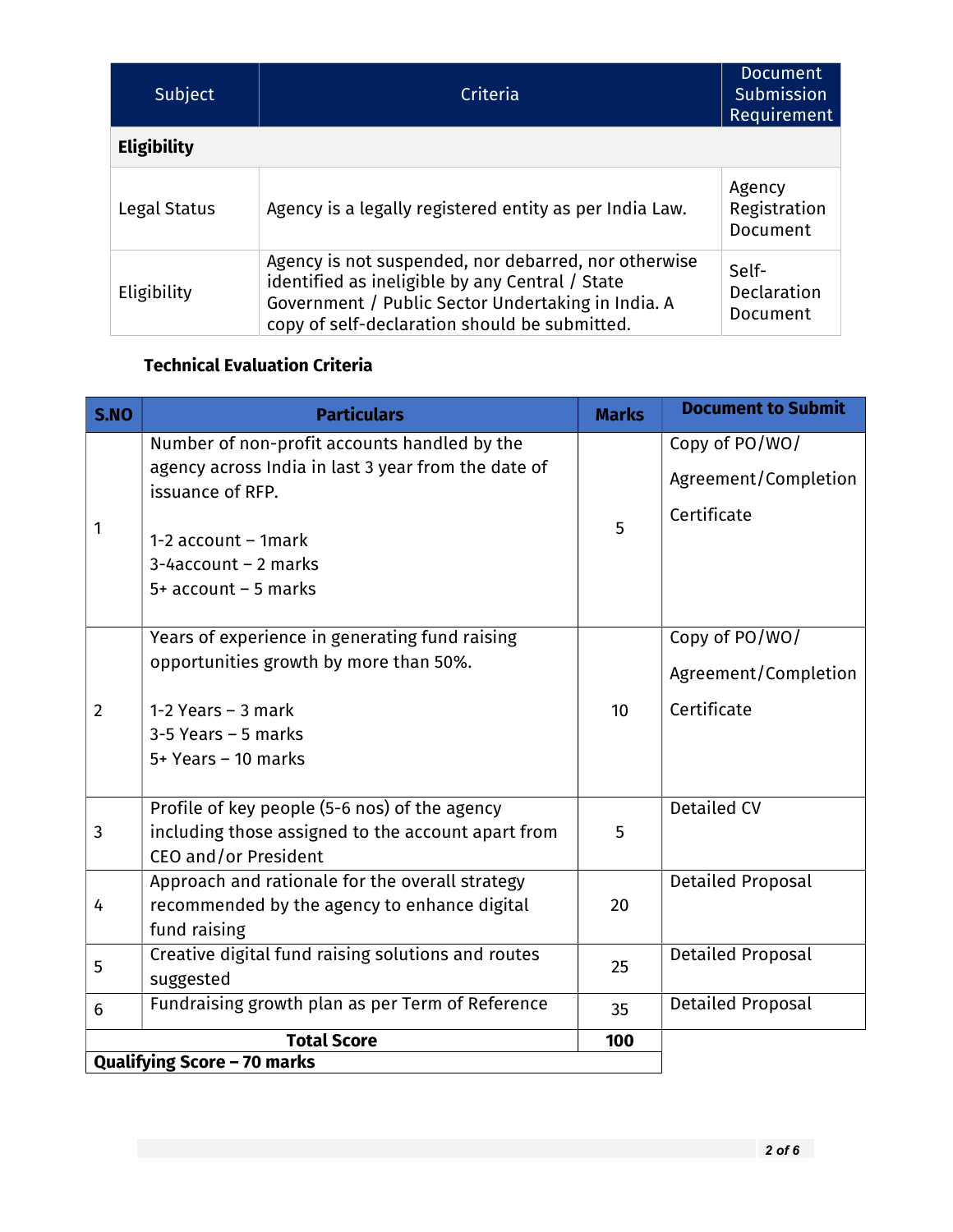- 1. Procurement/Technical Committee shall have the final decision on Technical Evaluation and cannot be challenged.
- 2. Proposal shall be reviewed and evaluated based on above mentioned criteria, completeness and compliance of the Proposal and responsiveness with the requirements of the RFP and all other annexes providing details of CISSD requirements.
- 3. Agency must pass Minimum Eligibility Criteria for Technical Evaluation.
- 4. Agency must pass the Technical Criteria with minimum of 70 marks to be eligible for consideration to open their Financial Proposals.
- 5. One agency will be selected; however, CISSD reserve the right to increase the number of selected agencies.
- 6. CISSD will call the agency for presentation/discussion in support of their proposal. The date & time will be announced later, if required.
- 7. Please ensure that the financial Proposal should be made on the Request For Proposal (RFP) proforma as attached at Annexure-1. However, in case the proposal is submitted using a separate sheet (which must be in the same proforma format), this RFP in original should also be returned to us along with the Proposal. In the absence of which, your proposal may not be considered for evaluation

### Standard Terms and Conditions

#### (a) Period of Validity of Proposals

- i. Proposal should remain valid for the period of 90 days after the date of Proposal submission specified in document.
- ii. In exceptional circumstances, prior to expiry of the original Proposal validity period, the Purchaser may request that the Agency extend the period of validity for a specified additional period. The request and the responses thereto shall be made in writing.
- iii. The items/services to be quoted and supplied to CISSD should meet quality specifications/ToR as laid out.
- (b) In the course of preparing Proposal, it shall remain agency responsibility to ensure that it reaches the address/email above on or before the deadline. Proposals that are received by CISSD after the deadline indicated above, for whatever reason, shall not be considered for evaluation
- (c) Any Contract or Purchase Order that will be issued as a result of this RFP shall be subject to the General Terms and Conditions attached hereto.
- (d) Would expect you to attach copies of Catalogues as well as Certificates, if any, for the items quoted along with your Proposal.
- (e) All the goods/services are to be provided to CISSD within the time period as specified in delivery schedule.
- (f) In case the services provided by you do not confirm either to the quality specifications of CISSD or the prescribed delivery schedule, CISSD reserves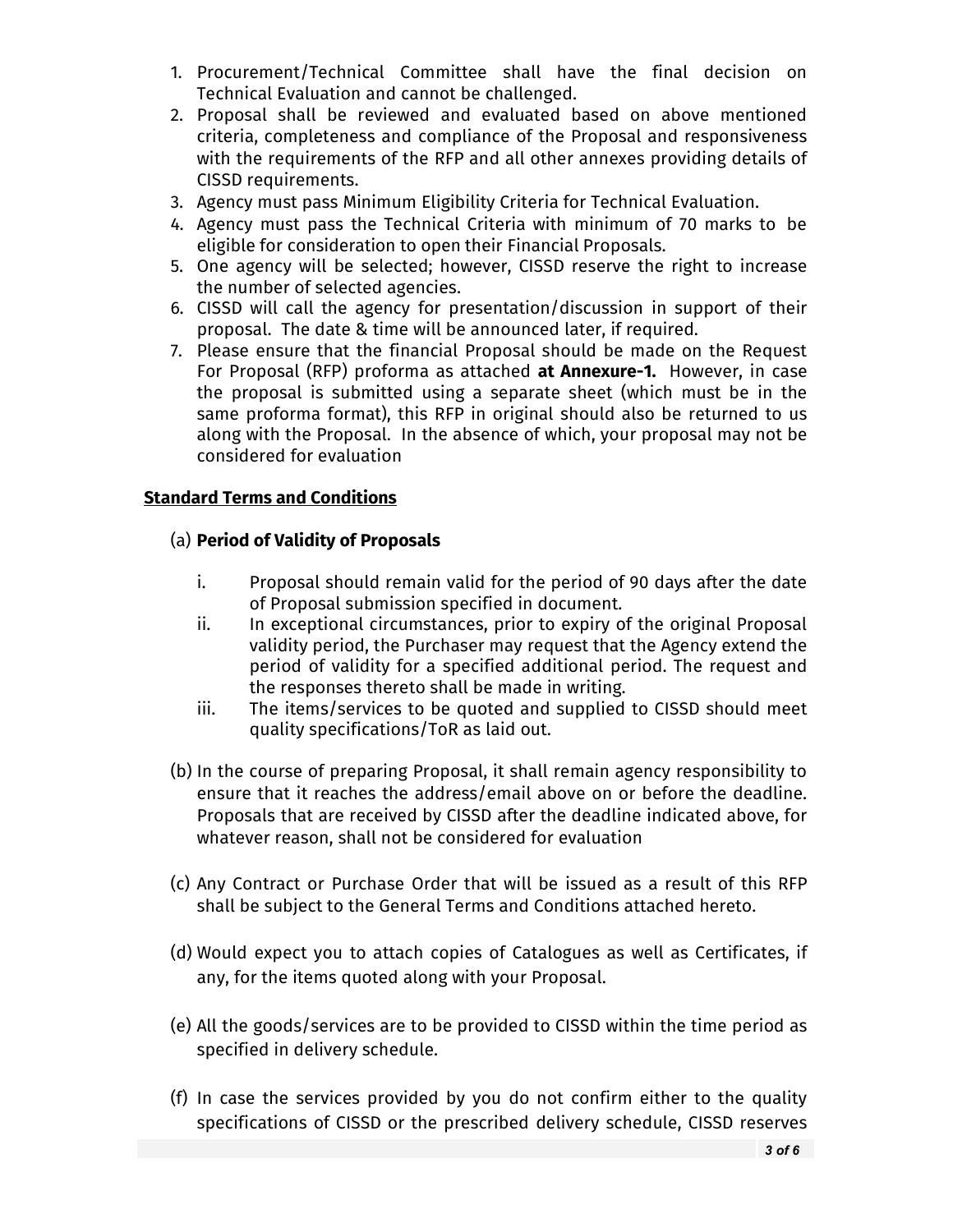the right to not accept delivery of the items and in such event, no expenses of any sort will be reimbursed to you.

- (g) Our request and your Proposal should be in compliance with the prescribed General Terms & Conditions of CISSD. The mere act of submission of a Proposal implies that the agency accepts without question the General Terms and Conditions of CISSD.
- (h) Please ensure that the Financial Proposal must be submitted as per prescribed format only (Annexure -1). Typed, stamped and duly signed by the authorized signatory.
- (i) Please quote reference of the RFP in your Proposal and all other related correspondences. Only the authorized person of your organization should sign the quotes and affix the official Rubber Stamp in authentication of the Proposal.
- (j) In the course of preparing your Proposal, it shall remain your responsibility to ensure that it reaches the address/email above on or before the deadline. Proposal that are received by CISSD after the deadline indicated above, for whatever reason, shall not be considered for evaluation. If you are submitting your Proposal by email, kindly ensure that they are signed and in the .pdf format, and free from any virus or corrupted files.
- (k) Any discrepancy between the unit price and the total price shall be recomputed by CISSD, and the unit price shall prevail, and the total price shall be corrected. If the Agency does not accept the final price based on CISSD's re-computation and correction of errors, its Proposal will be rejected.
- (l) Please be advised that CISSD is not bound to accept any Proposal, nor award a contract or Purchase Order, nor be responsible for any costs associated with an Agency's preparation and submission of a Proposal regardless of the outcome or the manner of conducting the selection process.
- (m) Goods/services proposed shall be reviewed and evaluated based on completeness and compliance of the item specification and responsiveness with the requirements of the RFP and all other annexures providing details of CISSD requirements.
- (n) The Proposal that complies with all the requirements, meets all the evaluation criteria and offers the best value for money shall be selected and awarded the contract. Any offer that does not meet the requirements shall be rejected.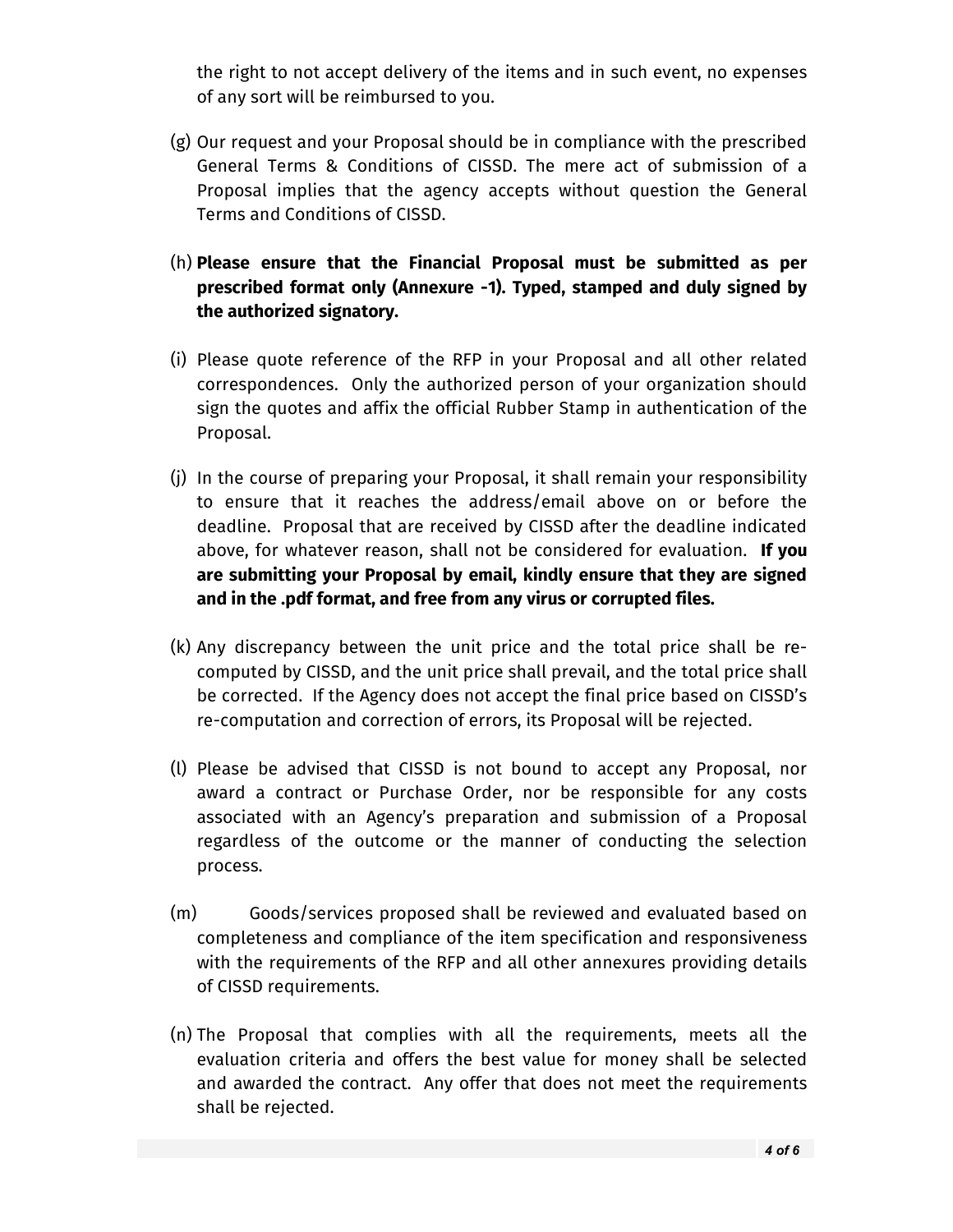- (o) No price variation due to escalation, inflation, fluctuation in exchange rates, or any other market factors shall be accepted by CISSD after it has received the Proposal. At the time of Award of Contract or Purchase Order, CISSD reserves the right to vary (increase or decrease) the quantity of services and/or goods, by up to a maximum twenty-five per cent (25%) of the total offer, without any change in the unit price or other terms and conditions.
- (p) CISSD reserves its right to accept or reject Proposal without assigning any reasons thereof whatsoever.
- (q) CISSD will not deposit any advance/security for the services.
- (r) No deviation from either item specification/quality or contract terms and conditions will be accepted.
- (s) CISSD encourages every prospective Agency's to prevent and avoid conflicts of interest, by disclosing to CISSD if you, or any of your affiliates or personnel, were involved in the preparation of the requirements, design, cost estimates, and other information used in this RFP.
- (t) CISSD implements a zero tolerance on fraud and other proscribed practices, and is committed to preventing, identifying and addressing all such acts and practices against CISSD, as well as third parties involved in CISSD activities

We look forward to having a closer business association with you.

Should you have any query, please contact …. Yours sincerely, Raj

Senior Manager – Procurement Landline – 011 - 69200000 CARE India (CISSD).